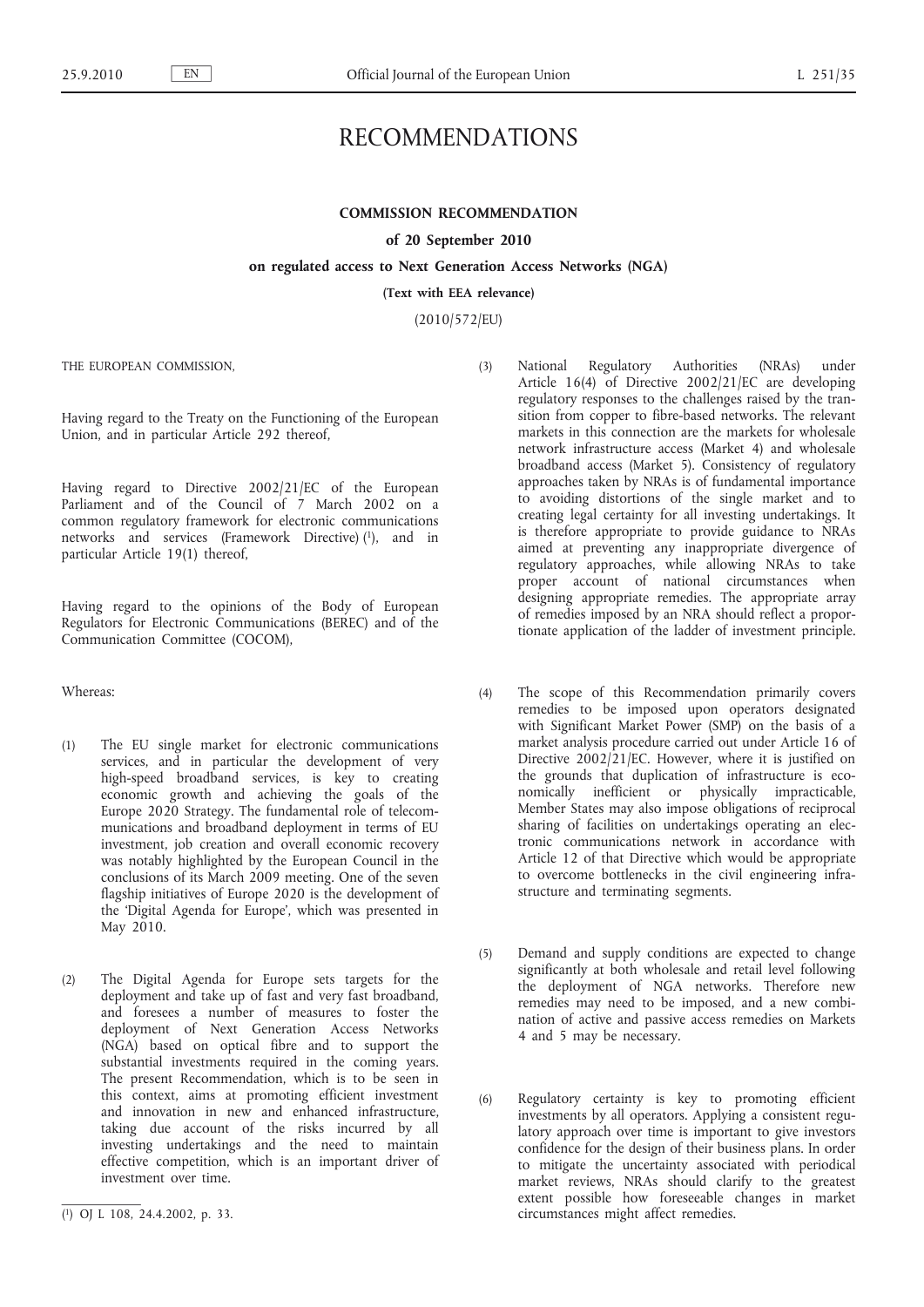- (7) Where new fibre networks are installed on greenfield sites, NRAs should revise and, if necessary, adjust existing regulatory obligations to make sure they apply independently of the network technology deployed.
- (8) The deployment of NGA networks is likely to lead to important changes in the economics of service provision and the competitive situation.
- (9) In such context, NRAs should carefully examine the emerging conditions of competition resulting from the deployment of NGAs. NRAs should define sub-national geographic markets in accordance with Commission Recommendation 2007/879/EC of 17 December 2007 on relevant product and service markets within the electronic communications sector susceptible to *ex ante* regulation in accordance with Directive 2002/21/EC of the European Parliament and of the Council on a common regulatory framework for electronic communications networks and services (1) if they can clearly identify substantially and objectively different conditions of competition which are stable over time. In situations where it cannot be concluded that the different competition conditions would justify the definition of sub-national geographic markets, it could nevertheless be appropriate for NRAs to respond to diverging competitive conditions between different areas within a geographically defined market, for instance due to the presence of several alternative infrastructures or infrastructure-based operators, by imposing differentiated remedies and access products.
- (10) The transition from copper-based to fibre-based networks may change the conditions of competition in different geographic areas and may necessitate a review of the geographical scope of Markets 4 and 5 or of Market 4 and 5 remedies in cases where such markets or remedies have been segmented on the basis of competition from local loop unbundling (LLU).
- (11) Where SMP is found within Market 4 an appropriate set of remedies should be applied.
- (12) Access to civil engineering infrastructure is crucial for the deployment of parallel fibre networks. It is therefore important that NRAs obtain the necessary information to assess whether and where ducts and other local loop facilities are available for the purpose of deploying NGA networks. NRAs should use their powers under Directive 2002/21/EC to obtain all relevant information on location, capacity and availability of such facilities. Alternative operators should ideally have the possibility to deploy their fibre networks at the same time as the SMP operator, sharing the costs of civil engineering works.
- (13) Mandating access to civil engineering will be effective only if the SMP operator provides access under the same conditions to its own downstream arm and to third-party access seekers. NRAs should build on their experience in developing procedures and tools for LLU to put in place the necessary business processes concerning ordering and operational access to civil engineering facilities. Mandating the publication by the SMP operator of an adequate reference offer, as soon as possible after it has been requested by an access seeker, is proportionate to the objective of encouraging efficient investment and infrastructure competition. Such reference offer should specify the conditions and procedures of access to the civil engineering infrastructure, including access prices.
- (14) Cost-oriented prices imply a reasonable return on capital employed. When investments in non-replicable physical assets such as civil engineering infrastructure are not specific to the deployment of NGA networks (and do not entail a similar level of systematic risk), their risk profile should not be considered to be different from that of existing copper infrastructure.
- (15) Where possible NRAs should work towards ensuring that newly-built facilities of the SMP operator are designed so as to allow several operators to deploy their fibre lines.
- (16) In a Fibre to the Home (FTTH) context duplication of the terminating segment of the fibre loop will normally be costly and inefficient. To allow for sustainable infrastructure competition, it is therefore necessary that access be provided to the terminating segment of the fibre infrastructure deployed by the SMP operator. To ensure efficient entry, it is important that access is granted at a level in the network of the SMP operator which enables entrants to achieve minimum efficient scale to support effective and sustainable competition. Where necessary specific interfaces could be required to ensure efficient access.
- (17) Transparency and non-discrimination obligations are required to ensure the effectiveness of access to the terminating segment. Where so requested, the publication by the SMP operator of an adequate reference offer within a short timeframe is necessary in order to allow access seekers to make investment choices.
- (18) NRAs need to ensure that access prices reflect the costs effectively borne by the SMP operator, including due consideration of the level of investment risk.

<sup>(</sup> 1) OJ L 344, 28.12.2007, p. 65.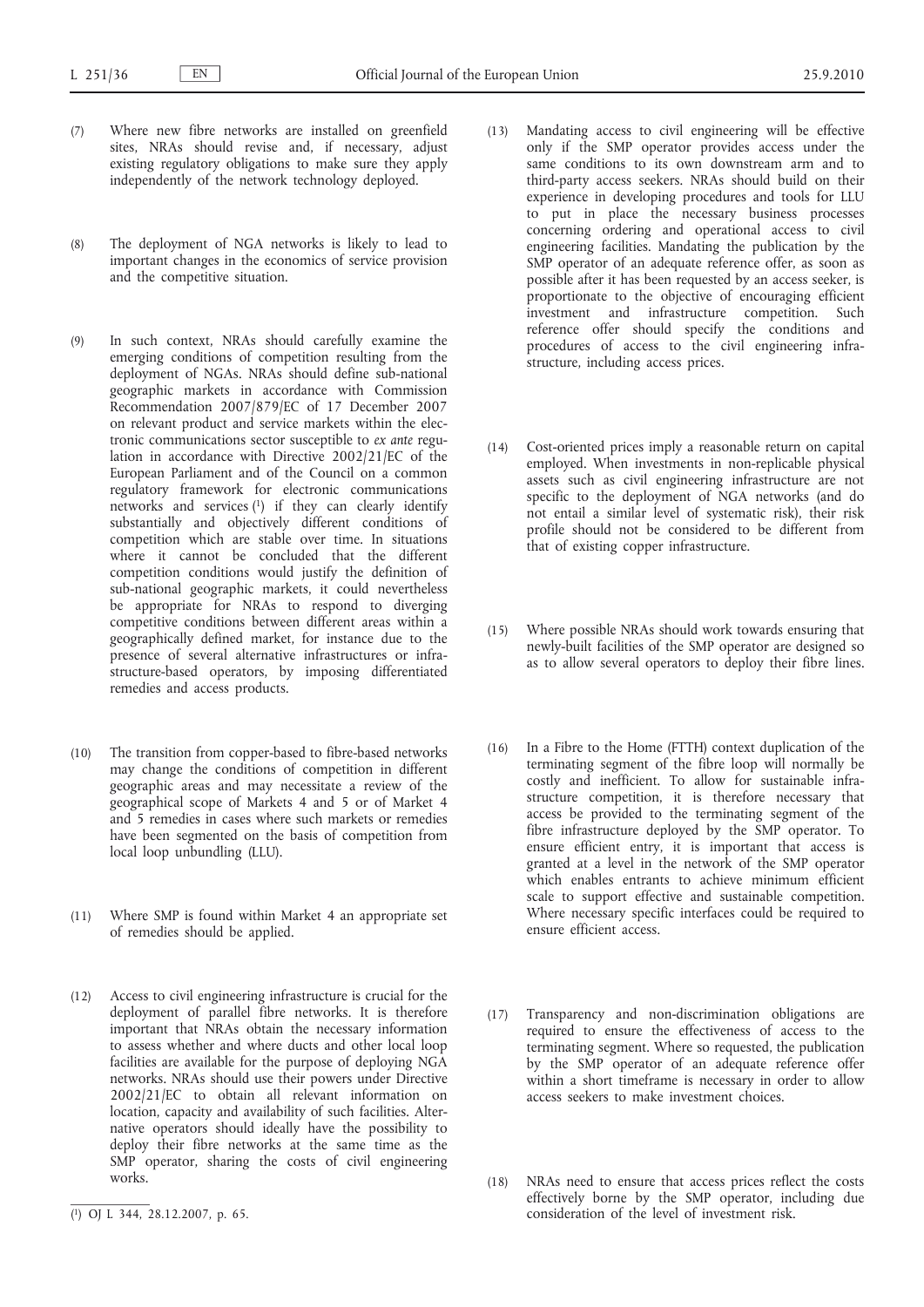- (19) Networks based on multiple fibre lines can be deployed at a marginally higher cost than single fibre networks, while allowing alternative operators each to control their own connection up to the end-user. These are likely to be conducive to long-term sustainable competition in line with the objectives of the EU regulatory framework. It is thus desirable that NRAs use their powers to facilitate the deployment of multiple fibre lines in the terminating segment, taking into account in particular demand and costs involved.
- (20) Alternative operators, some of whom have already deployed their own networks to connect to the unbundled copper loop of the SMP operator, need to be provided with appropriate access products in order to continue to compete in an NGA context. For FTTH these may consist of access to civil engineering infrastructure, to the terminating segment, to the unbundled fibre loop (including dark fibre) or of wholesale broadband access, as the case may be. Where remedies imposed on Market 4 lead to effective competition in the corresponding downstream market, in the whole market or in certain geographic areas, other remedies could be withdrawn in the market or areas concerned. Such withdrawal would be indicated, for instance, if the successful imposition of physical access remedies were to render additional bitstream remedies redundant. Moreover, in exceptional circumstances, NRAs could refrain from imposing unbundled access to the fibre loop in geographic areas where the presence of several alternative infrastructures, such as FTTH networks and/or cable, in combination with competitive access offers on the basis of unbundling, is likely to result in effective competition on the downstream level.
- (21) Obligations imposed under Article 16 of Directive 2002/21/EC are based on the nature of the problem identified, without regard to the technology or the architecture implemented by an SMP operator. Therefore the fact of whether an SMP operator deploys a point-tomultipoint or point-to-point network topology should not as such affect the choice of remedies, keeping in mind the availability of new unbundling technologies to deal with potential technical problems in this respect. NRAs should be able to adopt measures for a transitional period mandating alternative access products which offer the nearest equivalent constituting a substitute to physical unbundling, provided that these are accompanied by the most appropriate safeguards to ensure equivalence of access and effective competition (1). In any event, NRAs should in such cases mandate physical unbundling as soon as technically and commercially feasible.
- (22) Where unbundled access to the fibre loop is mandated, the existing LLU reference offer should be amended to

include all relevant access conditions including financial conditions relative to the unbundling of the fibre loop, according to Annex II to Directive 2002/19/EC of the European Parliament and of the Council (2). Such amendment should be published without unnecessary delay to create the necessary degree of transparency and planning security for access seekers.

- (23) The deployment of FTTH will normally entail considerable risks, given its high deployment costs per household and the currently still limited number of retail services requiring enhanced characteristics (such as higher throughput) which can only be delivered via fibre. Investments into fibre depend for their amortisation on the take-up of new services provided over NGA networks in the short and medium terms. The costs of capital of the SMP operator for the purpose of setting access prices should reflect the higher risk of investment relative to investment into current networks based on copper.
- (24) Diversifying the risk of deployment may lead to more timely and more efficient deployment of NGA networks. NRAs should therefore assess pricing schemes proposed by the SMP operator to diversify the risk of the investment.
- (25) Where SMP operators offer lower access prices to the unbundled fibre loop in return for up-front commitments on long-term or volume contracts, these should not be regarded as unduly discriminatory where NRAs are satisfied that the lower prices appropriately reflect an actual reduction of the investment risk. However, NRAs should ensure that such pricing arrangements do not lead to a margin-squeeze preventing efficient market entry.
- (26) Margin squeeze can be demonstrated by showing that the SMP operator's own downstream operations could not trade profitably on the basis of the upstream price charged to its competitors by the upstream operating arm of the SMP operator ('equally efficient competitor' test). Alternatively, a margin squeeze can also be demonstrated by showing that the margin between the price charged to competitors on the upstream market for access and the price which the downstream arm of the SMP operator charges in the downstream market is insufficient to allow a reasonably efficient service provider in the downstream market to obtain a normal profit (reasonably efficient competitor test). In the specific

<sup>(</sup> 1) See also recital 60 of Directive 2009/140/EC of the European Parliament and of the Council (OJ L 337, 18.12.2009, p. 37). (2) OJ L 108, 24.4.2002, p. 7.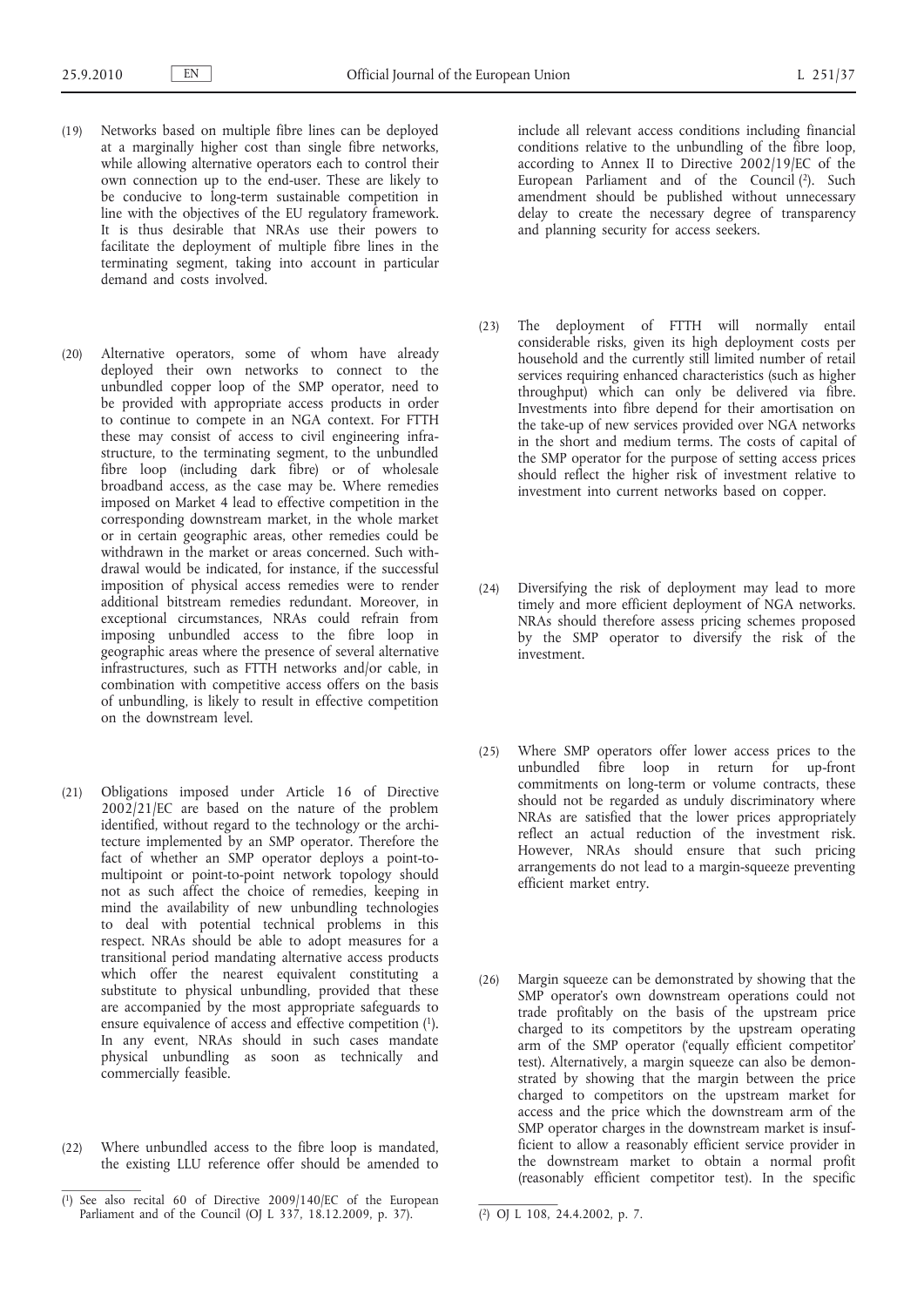- context of *ex ante* price controls aiming to maintain effective competition between operators not benefiting from the same economies of scale and scope and having different unit network costs, a 'reasonably efficient competitor test' will normally be more appropriate. Moreover the assessment of any margin squeeze should be performed over an appropriate timeframe. To foster predictability, NRAs should properly specify in advance the methodology they will follow to identify the imputation test, the parameters to be used and the remedial mechanisms in case of established margin squeeze.
- (27) Networks based on multiple fibre lines ensure that access seekers can obtain full control over fibre lines, without having to duplicate costly investments or risking discriminatory treatment in case of mandated single fibre unbundling. Networks based on multiple fibre lines are therefore likely to lead to more timely and more intense competition on the downstream market. Co-investment into NGA networks can reduce both the costs and the risk incurred by an investing undertaking, and can thus lead to more extensive deployment of FTTH.
- (28) Arrangements for co-investment in FTTH based on multiple fibre lines may in certain conditions lead to a situation of effective competition in the geographic areas covered by the co-investment. These conditions relate in particular to the number of operators involved, the structure of the jointly controlled network and other arrangements between the co-investors which aim at ensuring effective competition on the downstream market. In such a situation, if competitive conditions in the areas concerned are substantially and objectively different from those prevailing elsewhere, this could justify the definition of a separate market where, after the market analysis according to Article 16 of Directive 2002/21/EC, no SMP is found.
- (29) NRAs should assess the costs of sub-loop unbundling. NRAs should, where appropriate, organise a prior consultation of alternative operators potentially interested in sharing street cabinets, and on this basis determine where street cabinets should be adapted and how costs should be allocated.
- (30) When imposing sub-loop unbundling remedies, NRAs should adopt appropriate backhaul measures to make such remedies effective. Access seekers should be able to select the solution best fitting their requirements, whether dark fibre (and where relevant copper), Ethernet backhaul or duct access. NRAs could, where necessary, take measures pertaining to the adequate size of the street cabinets owned by the SMP operator.
- (31) The transparency of access conditions to sub-loops can best be ensured by their inclusion in the existing LLU Reference Offer. It is important that this transparency requirement applies to all items necessary for the provision of sub-loop unbundling, including backhaul and ancillary services to allow continuity of existing competitive offerings. The reference offer should incorporate all pricing conditions to allow entrants to calculate the business case for sub-loop unbundling.
- (32) Consistent with the pricing of local loop unbundling, the pricing of all items necessary for the provision of subloop unbundling is to be cost-oriented and in line with current methodologies used for pricing access to the unbundled copper loop. The replacement of copper by fibre up to an intermediary distribution point represents an important investment entailing some risk, even though the risk is deemed to be lower than for FTTH networks, at least in densely populated areas, in view of the relative deployment costs per household involved and the uncertainty of demand for improved or up-graded services.
- (33) NRAs should apply non-discrimination principles in order to avoid any timing advantage for the retail arm of the SMP operator. The latter should be obliged to update its wholesale bitstream offer before it launches new retail services based on fibre to allow competing operators enjoying access a reasonable period to react to the launch of such products. Six months is considered a reasonable period to make the necessary adjustments, unless other effective safeguards exist which guarantee non-discrimination.
- (34) It is expected that wholesale broadband access products based on fibre may be technically configured in ways that allow for more flexibility and enhanced service characteristics compared to copper-based bitstream products. To foster retail product competition it is important that such different service characteristics are reflected in various regulated NGA-based products, including business grade services.
- (35) Different bitstream products, capable of being distinguished downstream in terms of for instance bandwidth, reliability, quality of services or other parameters, might be delivered via a given NGA network.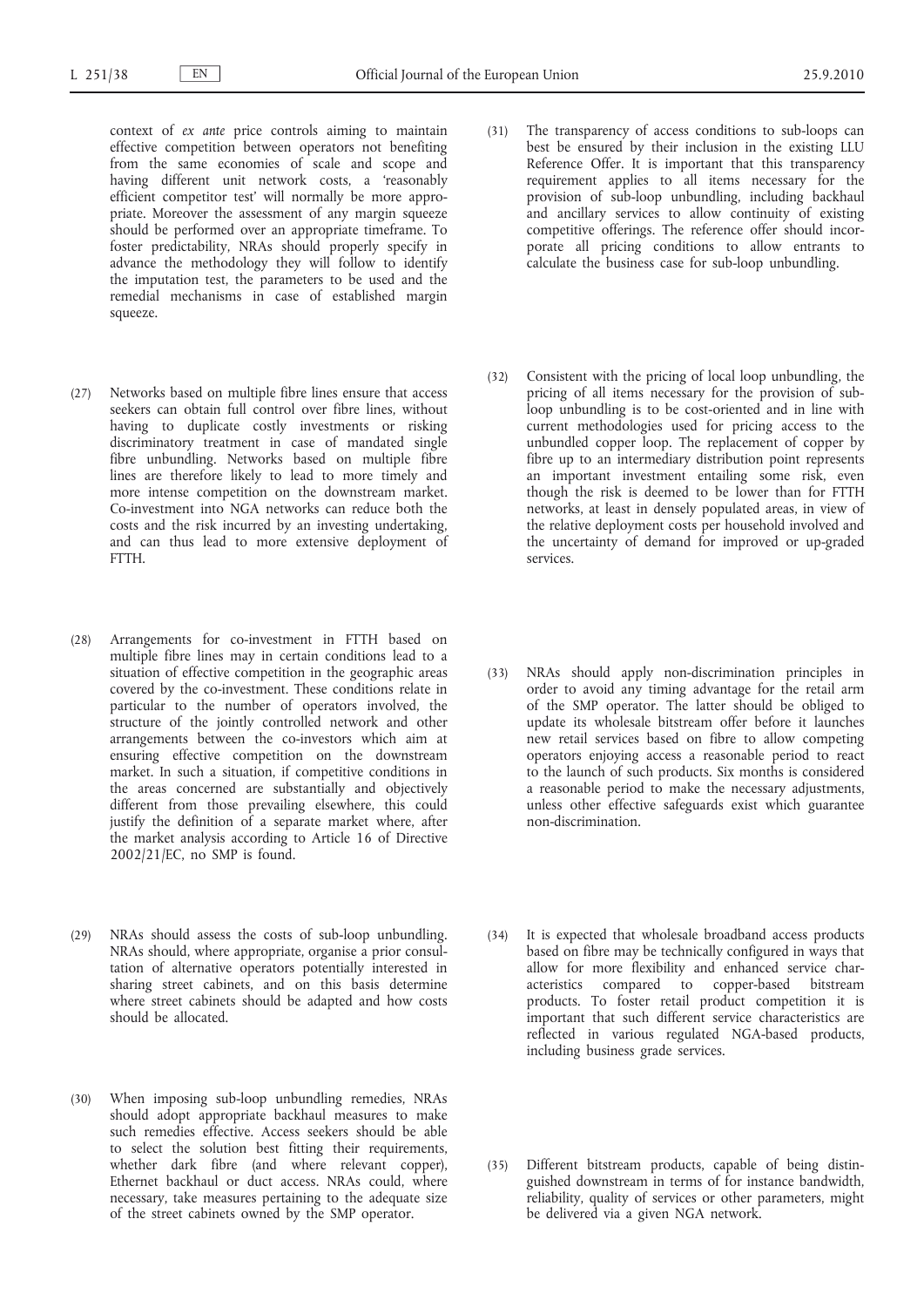- (36) New access remedies will need to be carefully specified, for instance with respect to technical protocols and interfaces serving the interconnection of optical networks or the scope and characteristics of new bitstream remedies. NRAs should cooperate with each other, international standards bodies and industry stakeholders to develop common technical standards in this regard.
- (37) Where *ex ante* price regulation is applied, wholesale bitstream access prices should be derived by means of cost-orientation. NRAs could use other appropriate price control methodologies including, e.g. retail-minus, where there are sufficient competitive constraints on the downstream retail arm of the SMP operator. NRAs should set different prices for different bitstream products to the extent that such price differences can be justified by the underlying costs of service provision so as to enable all operators to benefit from sustained price differentiation at both wholesale and retail levels. The risk incurred by the SMP operator should be duly taken into account in setting the access price.
- (38) Effective physical access remedies might render, in certain areas, the imposition of an obligation of wholesale broadband access unnecessary for achieving effective competition on the downstream market. In particular, where the SMP operator has deployed an FTTH network and effective access to the unbundled fibre loop is available to alternative operators (in particular in point-to-point deployments), an NRA may consider that such access is sufficient to ensure effective competition on the downstream market, especially in densely populated areas. Refraining from imposing an obligation of wholesale broadband access under such circumstances may result in better investment incentives for all operators and foster timely deployment.
- (39) Where there is a proven track record that functional separation or similar arrangements have resulted in fully equivalent access to NGA networks by alternative operators and the downstream arm of the SMP operator, and where there are sufficient competitive constraints on the SMP operator's downstream arm, NRAs have more flexibility when designing remedies for wholesale broadband access. In particular, the price of the bitstream product could be left to the market. However, careful monitoring as well as performance of an appropriate margin-squeeze test as set out above would be essential to avoid anti-competitive outcomes.
- (40) Operators currently enjoying access have a legitimate interest to have an appropriate time to prepare for the changes that substantially affect their investments and their business case. In the absence of a commercial agreement NRAs should ensure that there is an appro-

priate migration path put in place. Such migration path should be transparent and developed at the necessary level of detail so that operators currently enjoying access can prepare for the changes, including rules for any necessary joint work by access seekers and the SMP operator as well as for the precise modalities of decommissioning points of interconnection. Existing SMP obligations should be maintained for an appropriate transitional period. This transitional period should be aligned with the standard investment period for the unbundling of a local loop or local sub-loop which is in general 5 years. In case the SMP operator provides equivalent access at the MDF, the NRA may decide to set a shorter period.

(41) Where the SMP operator envisages to replace part of its existing copper access network with fibre and plans to de-commission currently used points of interconnection, NRAs should obtain the relevant information from the SMP operator, and should under Article 9(1) of Directive 2002/19/EC ensure that undertakings enjoying access to the SMP operator's network receive all necessary information in timely fashion to adjust their own networks and network extension plans accordingly. NRAs should define the format and level of detail of such information, while ensuring that such information is used only for the purpose it is intended to serve and that the confidentiality of information is ensured throughout the process,

HAS ADOPTED THIS RECOMMENDATION:

# **Aim and Scope**

- 1. The aim of this Recommendation is to foster the development of the single market by enhancing legal certainty and promoting investment, competition and innovation in the market for broadband services in particular in the transition to next generation access networks (NGAs).
- 2. This Recommendation sets out a common approach for promoting the consistent implementation of remedies with regard to NGAs, on the basis of a market analysis procedure pursuant to Directives 2002/19/EC and 2002/21/EC.
- 3. Where in the context of market analysis procedures carried out under Article 16 of Directive 2002/21/EC NRAs consider the imposition of regulatory remedies, they should design effective remedies in accordance with the aforementioned Directives and the common approach set out in this Recommendation. The regulatory framework provides NRAs with a range of remedies, allowing them to design appropriate measures to tackle market failures and achieve intended regulatory objectives in each Member State. NRAs should take into account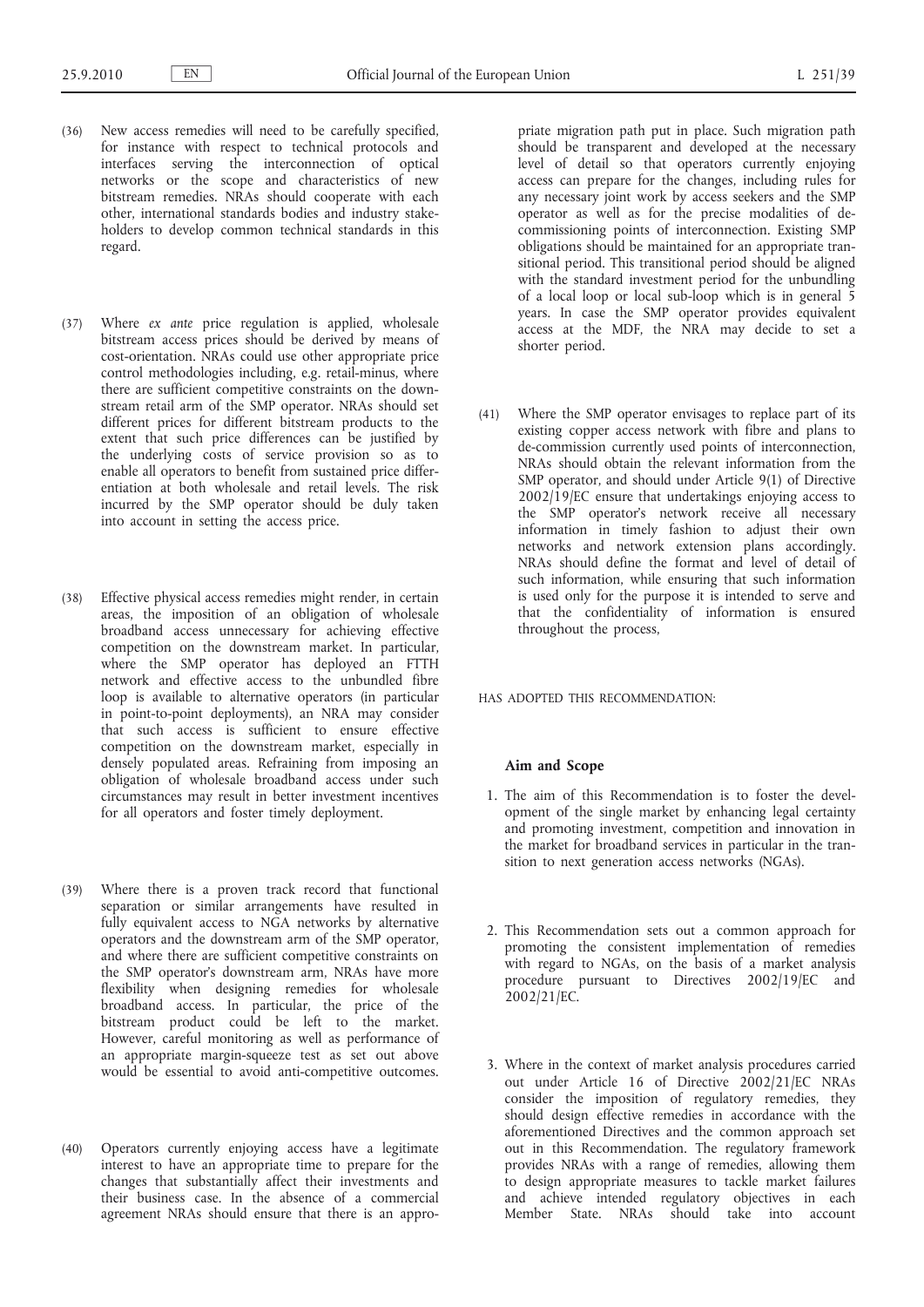arrangements entered into by operators aimed at diversifying the risk of deploying optical fibre networks to connect homes or buildings, and at promoting competition.

## **Consistent approach**

- 4. NRAs should use their powers under Article 5 of Directive 2002/21/EC to ensure that the SMP operator provides all information necessary for designing appropriate regulatory remedies in the transition to NGAs, such as information on planned changes to its network topology or on availability of ducts.
- 5. The review of Markets 4 and 5 of Recommendation 2007/879/EC should take account of NGA networks and should be performed in a coordinated and timely manner by each NRA. NRAs should ensure that remedies mandated in Markets 4 and 5 are consistent with each other.
- 6. Where the relevant market analyses indicate that the market conditions remain broadly constant, NRAs should apply a consistent regulatory approach over appropriate review periods. Where possible, NRAs should explain in their decisions how they intend to adapt remedies in Markets 4 and 5 in future market reviews in reaction to likely changes in market circumstances.
- 7. When applying symmetric measures under Article 12 of Directive 2002/21/EC granting access to an undertaking's civil engineering infrastructure and terminating segment, NRAs should take implementing measures under Article 5 of Directive 2002/19/EC.
- 8. Where fibre is deployed in the access network on greenfield sites, NRAs should not require the SMP operator additionally to deploy a parallel copper network in order to meet its existing obligations, including universal service obligations, but allow for the provision of any existing regulated products or services by functionally equivalent products or services over fibre.

# **Geographical variation**

9. NRAs should examine differences in conditions of competition in different geographical areas in order to determine whether the definition of sub-national geographic markets or the imposition of differentiated remedies are warranted. Where divergences in the conditions of competition are stable and substantial, NRAs should define sub-national geographic markets in

accordance with Recommendation 2007/879/EC. In other cases, NRAs should monitor whether the deployment of NGA networks and the subsequent evolution of competitive conditions within a geographically defined market warrant the imposition of differentiated remedies.

10. Where in the past sub-national geographic markets or remedies have been identified in Market 5 that depend on access products in Market 4, which may become redundant owing to NGA deployment, such segmentations or remedies should be reviewed.

# **Definitions**

11. For the purpose of this Recommendation, the following definitions should apply:

'Next generation access (NGA) networks' (NGAs) means wired access networks which consist wholly or in part of optical elements and which are capable of delivering broadband access services with enhanced characteristics (such as higher throughput) as compared to those provided over already existing copper networks. In most cases NGAs are the result of an upgrade of an already existing copper or co-axial access network.

'Civil engineering infrastructure' means physical local loop facilities deployed by an electronic communications operator to host local loop cables such as copper wires, optical fibre and co-axial cables. It typically refers, but is not limited to, subterranean or above-ground assets such as sub-ducts, ducts, manholes and poles.

'Duct' means an underground pipe or conduit used to house (fibre, copper or coax) cables of either core or access networks.

'Manholes' means holes, usually with a cover, through which a person may enter an underground utility vault used to house an access point for making crossconnections or performing maintenance on underground electronic communications cables.

The 'Metropolitan Point of Presence' (MPoP) means the point of inter-connection between the access and core networks of an NGA operator. It is equivalent to the Main Distribution Frame (MDF) in the case of the copper access network. All NGA subscribers' connections in a given area (usually a town or part of a town) are centralised to the MPoP on an Optical Distribution Frame (ODF). From the ODF, NGA loops are connected to the core network equipment of the NGA operator or of other operators, possibly via intermediate backhaul links where equipment is not co-located in the MPoP.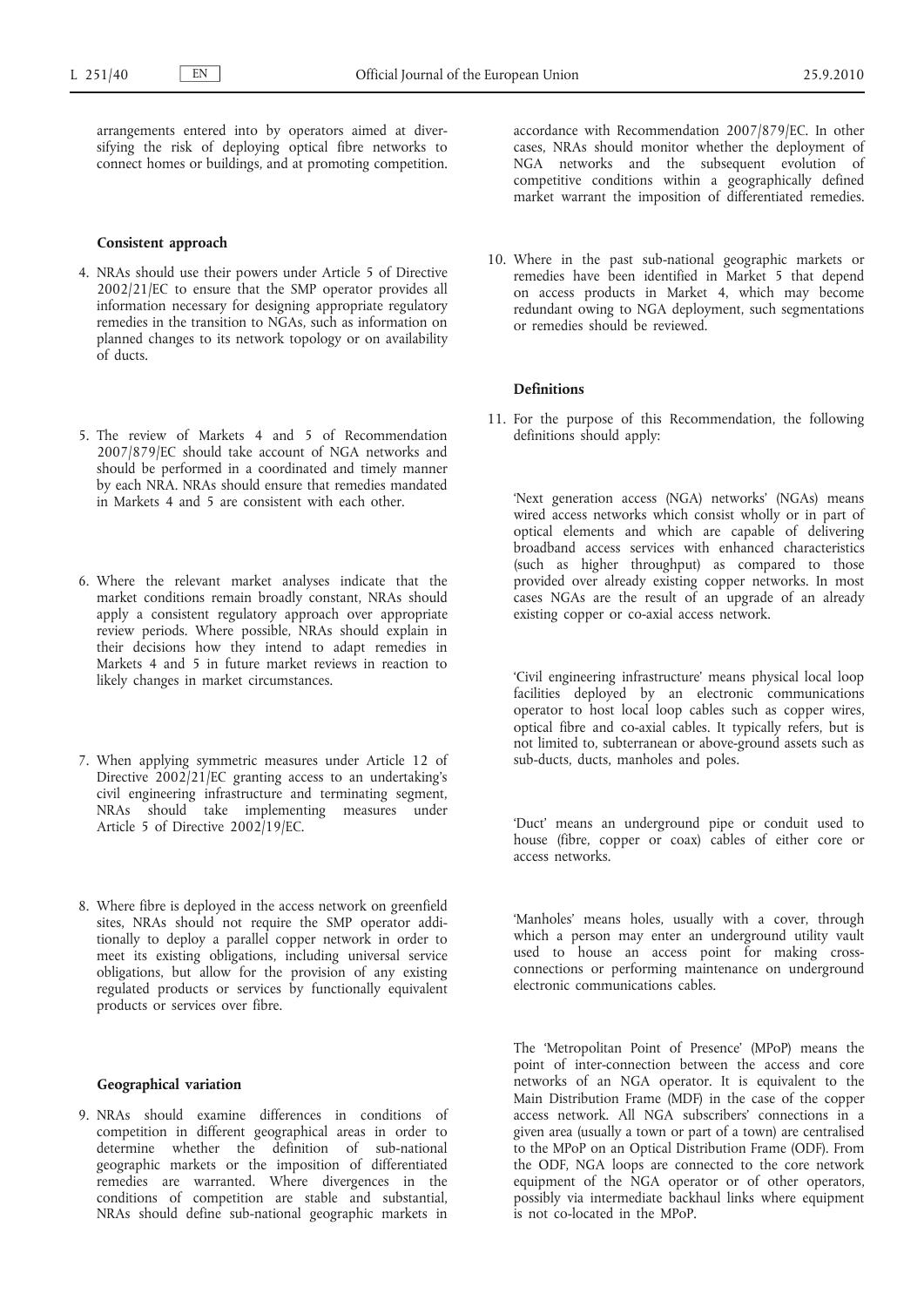The 'distribution point' means an intermediary node in an NGA network from where one or several fibre cables coming from the MPoP (the feeder segment) are split and distributed to connect to end-users' premises (the terminating or drop segment). A distribution point generally serves several buildings or houses. It can be located either at the base of a building (in case of multi-dwelling units), or in the street. A distribution point hosts a distribution frame mutualising the drop cables, and possibly un-powered equipment such as optical splitters.

The 'terminating segment' means the segment of an NGA access network which connects an end-user's premises to the first distribution point. The terminating segment thus includes vertical in-building wiring and possibly horizontal wiring up to an optical splitter located in a building's basement or a nearby manhole.

'FTTH' or 'fibre-to-the-home' is an access network consisting of optical fibre lines in both the feeder and the drop segments of the access network, i.e. connecting a customer's premises (the home or in multi-dwelling units the apartment) to the MPoP by means of optical fibre. For present purposes, FTTH shall refer to both 'fibre-to-thehome' and 'fibre-to-the-building' (FTTB)

'Multiple fibre FTTH' is a form of fibre deployment in which the investor deploys more fibre lines than needed for its own purposes in both the feeder and the drop segments of the access network in order to sell access to additional fibre lines to other operators, notably in the form of indefeasible rights of use (IRU).

'Co-investment in FTTH' means an arrangement between independent providers of electronic communications services with a view to deploying FTTH networks in a joint manner, in particular in less densely populated areas. Co-investment covers different legal arrangements, but typically co-investors will build network infrastructure and share physical access to that infrastructure.

# **Access to wholesale physical network infrastructure (Market 4)**

12. Where SMP is found on Market 4, NRAs should impose an appropriate set of remedies taking into account in particular the principles set out below.

*Access to civil engineering infrastructure of the SMP operator*

- 13. Where duct capacity is available, NRAs should mandate access to civil engineering infrastructure. Access should be provided in accordance with the principle of equivalence as set out in Annex II.
- 14. NRAs should ensure that access to existing civil engineering infrastructure is provided at cost-oriented prices in accordance with Annex I.
- 15. Where there is a request for a reference offer for access to civil engineering infrastructure, NRAs should mandate such offer as soon as possible. The reference offer should be in place not later than 6 months after such request has been made.
- 16. NRAs should, in accordance with market demand, encourage, or, where legally possible under national law, oblige the SMP operator, when building civil engineering infrastructure, to install sufficient capacity for other operators to make use of these facilities.
- 17. NRAs should work with other authorities with a view to establishing a data-base containing information on geographical location, available capacity and other physical characteristics of all civil engineering infrastructure which could be used for the deployment of optical fibre networks in a given market or market segment. Such database should be accessible to all operators.

*Access to the terminating segment in the case of FTTH*

- 18. Where an SMP operator deploys FTTH, NRAs should, in addition to mandating access to civil engineering infrastructure, mandate access to the terminating segment of the access network of the SMP operator, including wiring inside buildings. For this purpose, NRAs should oblige the SMP operator to provide detailed information on its access network architecture and, following consultation with potential access seekers on viable access points, determine where the distribution point of the terminating segment of the access network should be for the purpose of mandating access, in accordance with Article 12(1) of Directive 2002/19/EC. In making such determination, NRAs should take into account the fact that any distribution point will need to host a sufficient number of end-user connections to be commercially viable for the access seeker.
- 19. The SMP operator should be obliged to provide access to the distribution points in accordance with the principle of equivalence as set out in Annex II. Where there is a request for a reference offer for access to the terminating segment, NRAs should mandate such offer as soon as possible. The reference offer should be in place not later than 6 months after such request has been made.
- 20. NRAs should ensure that access to the terminating segment is provided at cost-oriented prices in accordance with Annex I.
- 21. NRAs should, in accordance with market demand, encourage, or, where legally possible under national law, oblige the SMP operator to deploy multiple fibre lines in the terminating segment.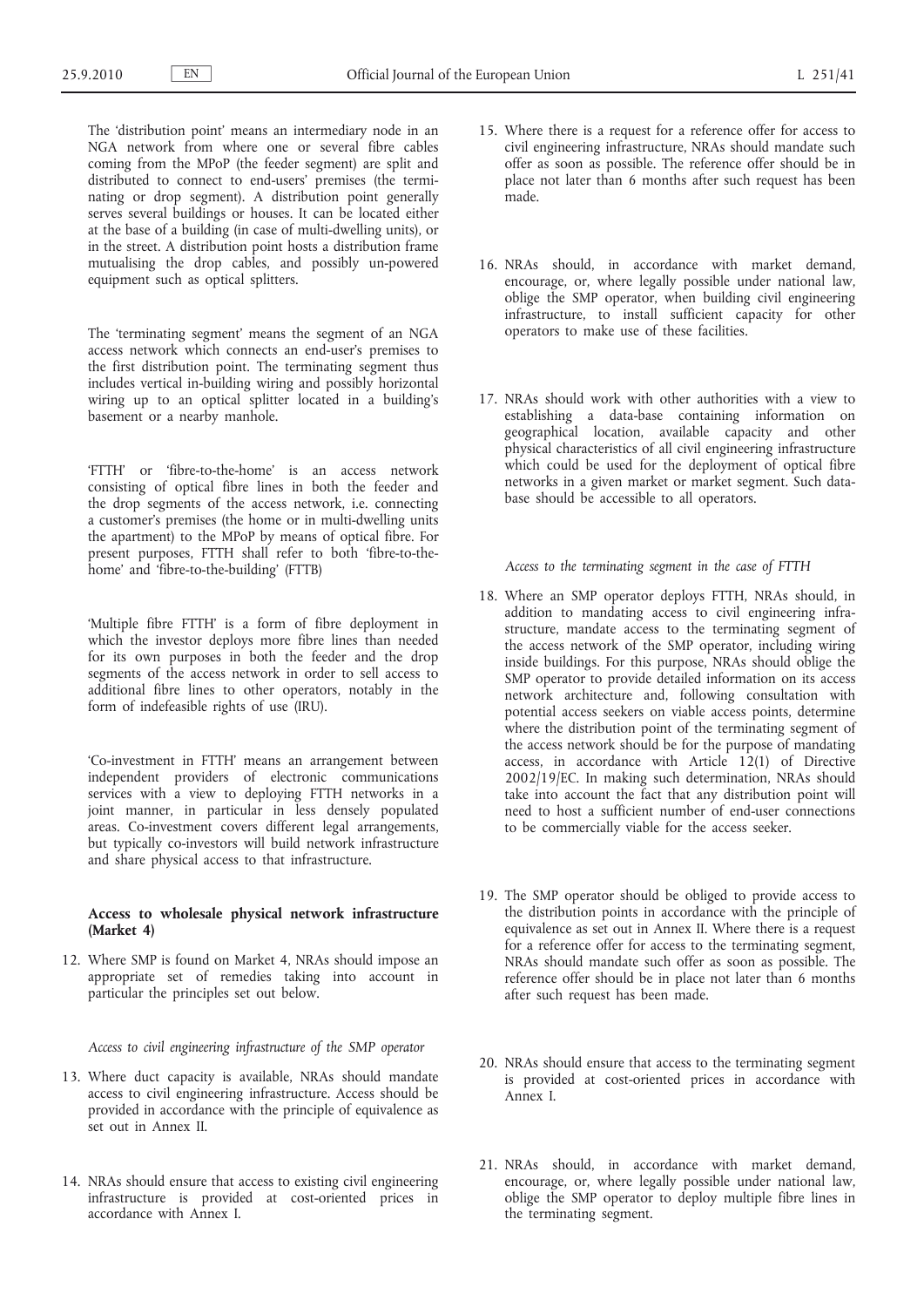*Unbundled access to the fibre loop in the case of FTTH*

- 22. In accordance with the principles provided for in Directive 2002/19/EC (1), where the SMP operator deploys FTTH, NRAs should in principle mandate unbundled access to the fibre loop. Any exception could be justified only in geographic areas where the presence of several alternative infrastructures, such as FTTH networks and/or cable, in combination with competitive access offers is likely to result in effective competition on the downstream level. The imposition of unbundled access to the fibre loop should be accompanied by appropriate measures assuring co-location and backhaul. Access should be given at the most appropriate point in the network, which is normally the Metropolitan Point of Presence (MPoP).
- 23. NRAs should mandate unbundled access to the fibre loop irrespective of the network architecture and technology implemented by the SMP operator.
- 24. The existing LLU reference offer should be complemented as soon as possible to include unbundled access to the fibre loop. Directive 2002/19/EC Annex II sets a minimum list of conditions that must be part of the reference offer for LLU, and which should apply *mutatis mutandis* to unbundled access to the fibre loop. The reference offer should be in place as soon as possible and in any case not later than 6 months after an NRA has imposed the obligation to grant access.
- 25. The price of access to the unbundled fibre loop should be cost-oriented. NRAs should duly take into account additional and quantifiable investment risk incurred by the SMP operator when setting the price of access to the unbundled fibre loop. In principle, this risk should be reflected in a premium included in the cost of capital for the relevant investment as set out in Annex I.
- 26. NRAs should also assess pricing schemes proposed by the SMP operator to diversify the risk of investment. NRAs should agree to such schemes only where they are satisfied that the SMP operator has provided all relevant information related to the investment, and only if such schemes do not have discriminatory or exclusionary effect. Criteria for assessing such pricing schemes are set out in Annex I.
- 27. In such cases NRAs should ensure that a sufficient margin remains between wholesale and retail prices to allow for market entry by an efficient competitor. NRAs should thus verify the SMP operator's pricing behaviour by applying a properly specified margin-squeeze test over an appropriate timeframe. NRAs should specify in advance the methodology they will follow for identifying the impu-

tation test, the parameters for the margin-squeeze test and the remedial mechanisms in case of established margin-squeeze.

28. Where the conditions of competition in the area covered by the joint deployment of FTTH networks based on multiple fibre lines by several co-investors are substantially different, i.e. such as to justify the definition of a separate geographic market, NRAs should examine, in the course of their market analysis, whether, in the light of the level of infrastructure competition resulting from the coinvestment, a finding of SMP is warranted with regard to that market. In this context, NRAs should in particular examine whether each co-investor enjoys strictly equivalent and cost-oriented access to the joint infrastructure and whether the co-investors are effectively competing on the downstream market. They should also examine whether the co-investors install sufficient duct capacity for third parties to use and grant cost-oriented access to such capacity.

*Access obligations in the case of FTTN*

- 29. NRAs should impose an obligation of unbundled access to the copper sub-loop. A copper sub-loop unbundling remedy should be supplemented by backhaul measures, including fibre and Ethernet backhaul where appropriate, and by ancillary remedies ensuring its effectiveness and viability, such as non-discriminatory access to facilities for co-location, or in their absence, equivalent co-location. The reference offer should be in place as soon as possible and in any case not later than 6 months after an NRA has imposed the obligation to grant access.
- 30. When NRAs impose copper sub-loop unbundling, the SMP operator should be required to complement the existing LLU reference offer with all necessary items. The price of access to all items should be cost-oriented in accordance with Annex I.

# **Wholesale broadband access (Market 5)**

- 31. Where SMP is found on Market 5, wholesale broadband access remedies should be maintained or amended for existing services and their chain substitutes. NRAs should consider wholesale broadband access over VDSL as a chain substitute to existing wholesale broadband access over copper-only loops.
- 32. NRAs should oblige the SMP operator to make new wholesale broadband access products available in principle at least 6 months before the SMP operator or its retail subsidiary markets its own corresponding NGA retail services, unless there are other effective safeguards to guarantee non-discrimination.

<sup>(</sup> 1) See in particular recital 19.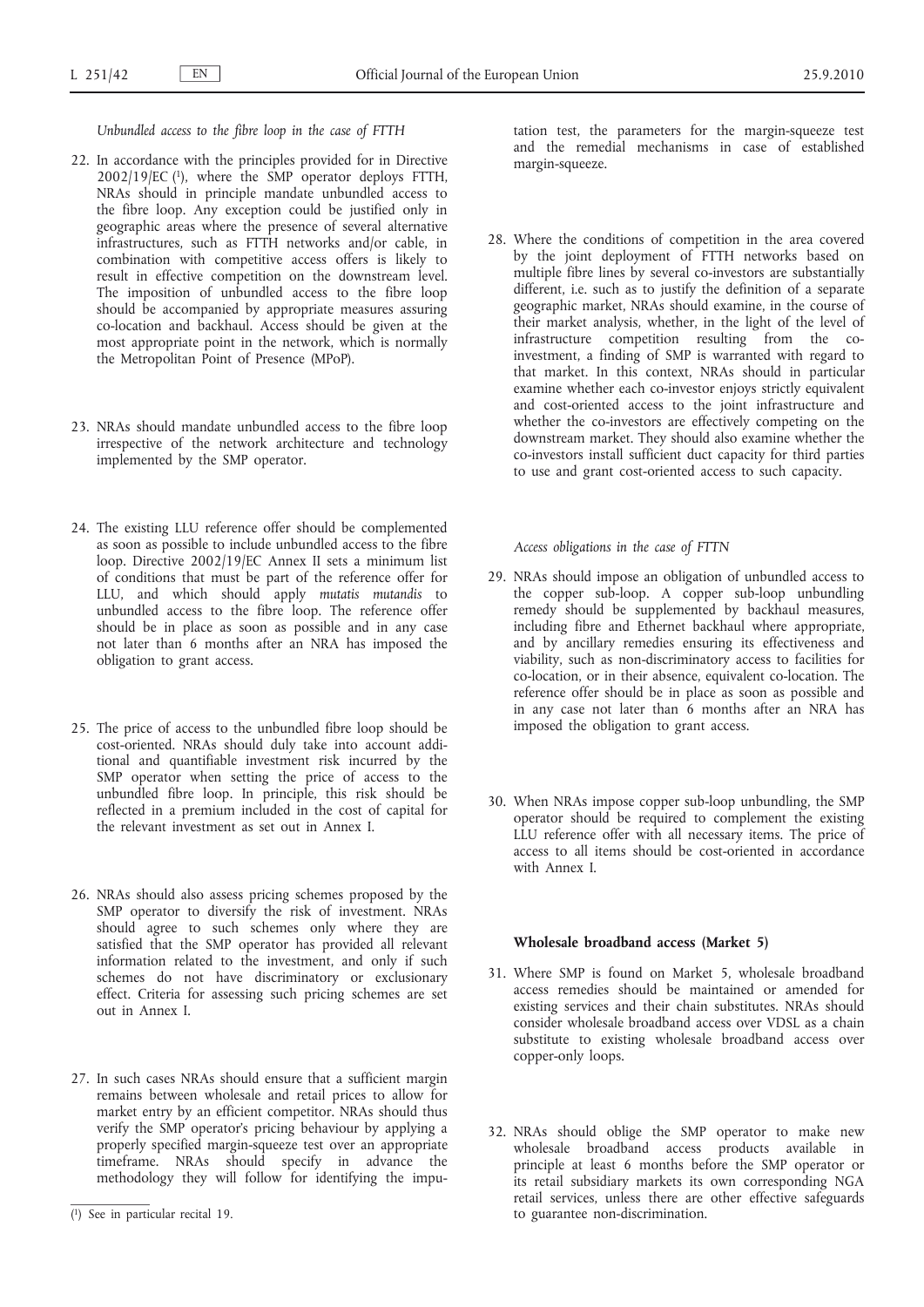- 33. NRAs should mandate the provision of different wholesale products that best reflect in terms of bandwidth and quality the technological capabilities inherent in the NGA infrastructure so as to enable alternative operators to compete effectively, including for business grade services.
- 34. NRAs should cooperate with each other in order to define appropriate technical specifications for wholesale broadband access products provided over NGAs and provide information to international standards bodies in order to facilitate the development of relevant industry standards.
- 35. NRAs should in principle impose cost orientation on mandated wholesale broadband access products in accordance with Annex I, taking into account differences in bandwidth and quality of the various wholesale offers.
- 36. NRAs should analyse whether an obligation of cost orientation on mandated wholesale broadband access is necessary to achieve effective competition in case functional separation or other forms of separation have proved effectively to guarantee equivalence of access. In the absence of cost orientation NRAs should monitor the SMP operator's pricing behaviour by applying a properly specified margin-squeeze test.
- 37. Where NRAs consider that, in a given geographic area, there is effective access to the unbundled fibre loop of the SMP operator's network and that such access is likely to result in effective competition on the downstream level, NRAs should consider removing the obligation of wholesale bitstream access in the area concerned.
- 38. In examining whether SMP is present NRAs should, in the case of co-investment, be guided by the principles set out in paragraph 28.

# **Migration**

39. Existing SMP obligations in relation to Markets 4 and 5 should continue and should not be undone by changes to the existing network architecture and technology, unless

agreement is reached on an appropriate migration path between the SMP operator and operators currently enjoying access to the SMP operator's network. In the absence of such agreement, NRAs should ensure that alternative operators are informed no less than 5 years, where appropriate taking into account national circumstances, before any de-commissioning of points of interconnection such as the local loop exchange. This period may be less than 5 years if fully equivalent access is provided at the point of interconnection.

- 40. NRAs should put in place a transparent framework for the migration from copper to fibre-based networks. NRAs should ensure that the systems and procedures put in place by the SMP operator, including operating support systems, are designed so as to facilitate the switching of alternative providers to NGA-based access products.
- 41. NRAs should use their powers under Article 5 of Directive 2002/21/EC to obtain information from the SMP operator concerning any network modification plans that are likely to affect the competitive conditions in a given market or sub-market. Where the SMP operator envisages to replace part of its existing copper access network with fibre and plans to de-commission currently used points of interconnection, NRAs should under Article 9(1) of Directive 2002/19/EC ensure that undertakings enjoying access to the SMP operator's network receive all necessary information in timely fashion to adjust their own networks and network extension plans accordingly. NRAs should define the format and level of detail of such information, and ensure that strict confidentiality of the information disclosed is respected.
- 42. This Recommendation is addressed to the Member States.

Done at Brussels, 20 September 2010.

*For the Commission* Neelie KROES *Vice-President*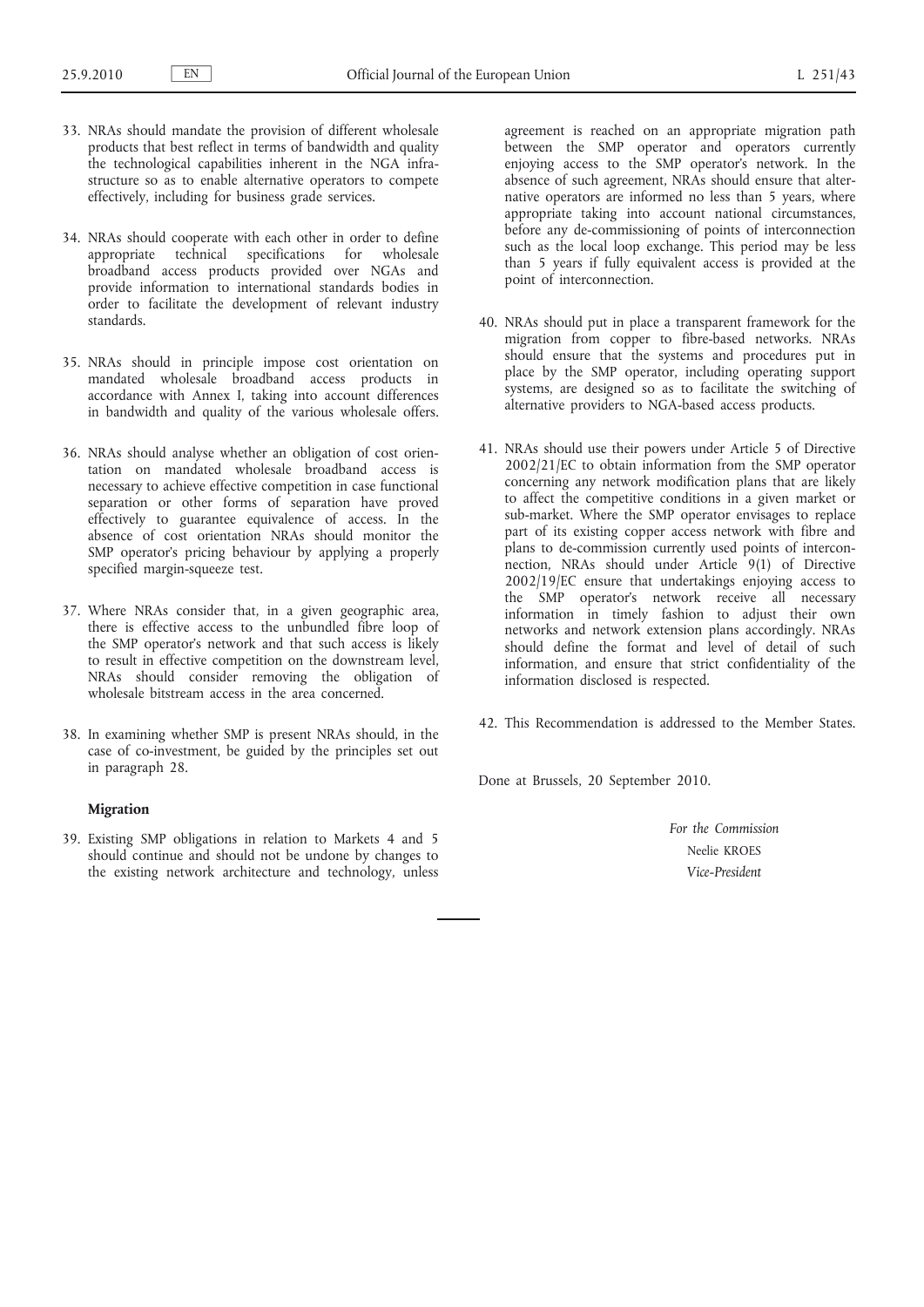### *ANNEX I*

#### **Pricing principles and risk**

#### 1. COMMON PRINCIPLES FOR THE PRICING OF NGA ACCESS

Under Article 8(2) of Directive 2002/21/EC, NRAs are to promote competition in the provision of electronic communications networks, electronic communications services and associated facilities and services, inter alia, by encouraging efficient investment in infrastructure. In determining the cost base used for cost-orientation obligations, pursuant to Article 13(1) of Directive 2002/19/EC, NRAs should consider whether duplication of the relevant NGA access infrastructure is economically feasible and efficient. Where this is not the case, the overriding aim is to create a genuine level playing field between the downstream arm of the SMP operator and alternative network operators. A consistent regulatory approach may therefore imply that NRAs use different cost bases for the calculation of cost-oriented prices for replicable and non-replicable assets, or at least adjust the parameters underpinning their cost methodologies in the latter case.

In cases where investment into NGAs depends for its profitability on uncertain factors such as assumptions of significantly higher ARPUs or increased market shares, NRAs should assess whether the cost of capital reflects the higher risk of investment relative to investment into current networks based on copper. Additional mechanisms serving to allocate the investment risk between investors and access seekers and to foster market penetration could also be used, such as long-term access pricing or volume discounts. Such pricing mechanisms should be reviewed by the NRA in accordance with the criteria set out in sections 7 and 8 below.

In order to enforce cost-orientation obligations, NRAs should impose accounting separation pursuant to Article 11 of Directive 2002/19/EC. Separated accounts for the NGA infrastructure and/or service elements to which access is mandated should be set up in such a manner that the NRA can (i) identify the cost of all relevant assets for the determination of access prices (including depreciation and valuation changes) and (ii) monitor effectively whether the SMP operator grants access under the same conditions and prices to other market participants as to its own downstream arm. Such monitoring should include the performance of margin-squeeze tests. Costs should be allocated on the basis of objective criteria amongst the various wholesale and retail products which rely on such inputs, to avoid double counting.

NRAs should estimate the incremental costs required to provide access to the facilities concerned. Such costs relate to the ordering and provisioning of access to civil engineering infrastructure or fibre; operating and maintenance costs for IT systems; and operating costs associated with wholesale product management. These costs should be allocated on a proportionate basis between all undertakings enjoying access, including the downstream arm of the SMP operator.

## 2. PRICING OF ACCESS TO CIVIL ENGINEERING INFRASTRUCTURE

Access to existing civil engineering infrastructure of the SMP operator on Market 4 should be mandated at cost-oriented prices. NRAs should regulate access prices to civil engineering infrastructure consistently with the methodology used for pricing access to the unbundled local copper loop. NRAs should ensure that access prices reflect the costs effectively borne by the SMP operator. NRAs should in particular take into account actual lifetimes of the relevant infrastructure and possible deployment economies of the SMP operator. Access prices should capture the proper value of the infrastructure concerned, including its depreciation.

When setting the price for access to civil engineering infrastructure, NRAs should not consider the risk profile to be different from that of copper infrastructure, except where the SMP operator had to incur specific civil engineering costs beyond the normal maintenance costs — to deploy an NGA network.

# 3. PRICING OF ACCESS TO THE TERMINATING SEGMENT IN THE CASE OF FTTH

NRAs should set prices for access to the distribution point consistently with the methodology used for pricing access to the unbundled local copper loop. NRAs should ensure that access prices reflect the costs effectively borne by the SMP operator, including, where appropriate, a higher risk premium to reflect any additional and quantifiable risk incurred by the SMP operator.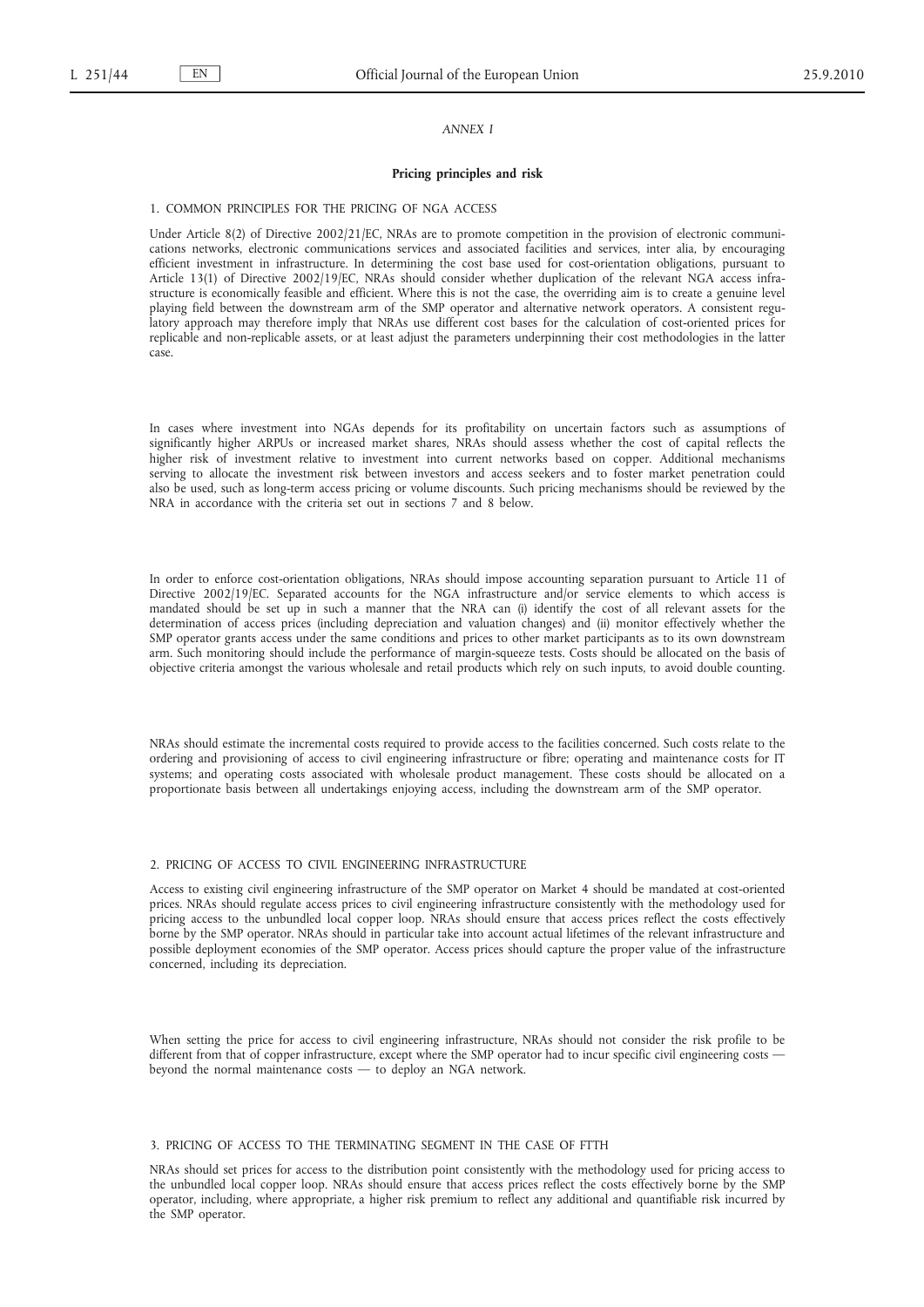# 4. PRICING OF ACCESS TO FIBRE AT THE MPOP IN THE CASE OF FTTH (UNBUNDLED FIBRE LOOP)

When setting access prices to the unbundled fibre loop, NRAs should include a higher risk premium to reflect any additional and quantifiable investment risk incurred by the SMP operator. The risk premium should be estimated in accordance with the methodology set out in section 6 below. Additional price flexibility could be granted in accordance with sections 7 and 8 below.

Under the principle of non-discrimination, the price charged to the SMP operator's downstream arm should be the same as the price charged to third parties.

#### 5. PRICING OF ACCESS TO THE COPPER SUB-LOOP IN THE CASE OF FTTN

NRAs should impose cost-based access to all items necessary to allow sub-loop unbundling, including backhaul measures and ancillary remedies, such as non-discriminatory access to facilities for co-location, or in their absence, equivalent co**location** 

Regulated access prices should not be higher than the cost incurred by an efficient operator. For this purpose, NRAs may consider to evaluate these costs using bottom-up modelling or benchmarks, where available.

When setting the price for access to the copper sub-loop, NRAs should not consider the risk profile to be different from that of existing copper infrastructure.

# 6. CRITERIA FOR SETTING THE RISK PREMIUM

Investment risk should be rewarded by means of a risk premium incorporated in the cost of capital. The return on capital allowed *ex ante* for investment into NGA networks should strike a balance between on the one hand providing adequate incentives for undertakings to invest (implying a sufficiently high rate of return) and promoting allocative efficiency, sustainable competition and maximum consumer benefits on the other (implying a rate of return that is not excessive). To do so, NRAs should, where justified, include over the pay-back period of the investment a supplement reflecting the risk of the investment in the WACC calculation currently performed for setting the price of access to the unbundled copper loop. The calibration of revenue streams for calculating the WACC should take into account all dimensions of capital employed, including appropriate labour costs, building costs, anticipated efficiency gains and the terminal asset value, in accordance with recital 20 of Directive 2002/19/EC.

NRAs should estimate investment risk, inter alia, by taking into account the following factors of uncertainty: (i) uncertainty relating to retail and wholesale demand; (ii) uncertainty relating to the costs of deployment, civil engineering works and managerial execution; (iii) uncertainty relating to technological progress; (iv) uncertainty relating to market dynamics and the evolving competitive situation, such as the degree of infrastructure-based and/or cable competition; and (v) macroeconomic uncertainty. These factors may change over time, in particular due to the progressive increase of retail and wholesale demand met. NRAs should therefore review the situation at regular intervals and adjust the risk premium over time, considering variations in the above factors.

Criteria such as the existence of economies of scale (especially if the investment is undertaken in urban areas only), high retail market shares, control of essential infrastructures, OPEX savings, proceeds from the sale of real estate as well as privileged access to equity and debt markets are likely to mitigate the risk of NGA investment for the SMP operator. These aspects should also be periodically reassessed by NRAs when reviewing the risk premium.

The above considerations apply in particular to investment into FTTH. Investment into FTTN, on the other hand, which is a partial upgrade of an existing access network (such as for example VDSL), normally has a significantly lower risk profile than investment into FTTH, at least in densely populated areas. In particular, there is less uncertainty involved about the demand for bandwidth to be delivered via FTTN/VDSL, and overall capital requirements are lower. Therefore, while regulated prices for WBA based on FTTN/VDSL should take account of any investment risk involved, such risk should not be presumed to be of a similar magnitude as the risk attaching to FTTH based wholesale access products. When setting risk premia for WBA based on FTTN/VDSL, NRAs should give due consideration to these factors, and should not in principle approve the pricing schemes set out in sections 7 and 8 below. NRAs should publicly consult on their methodology to determine the risk premium.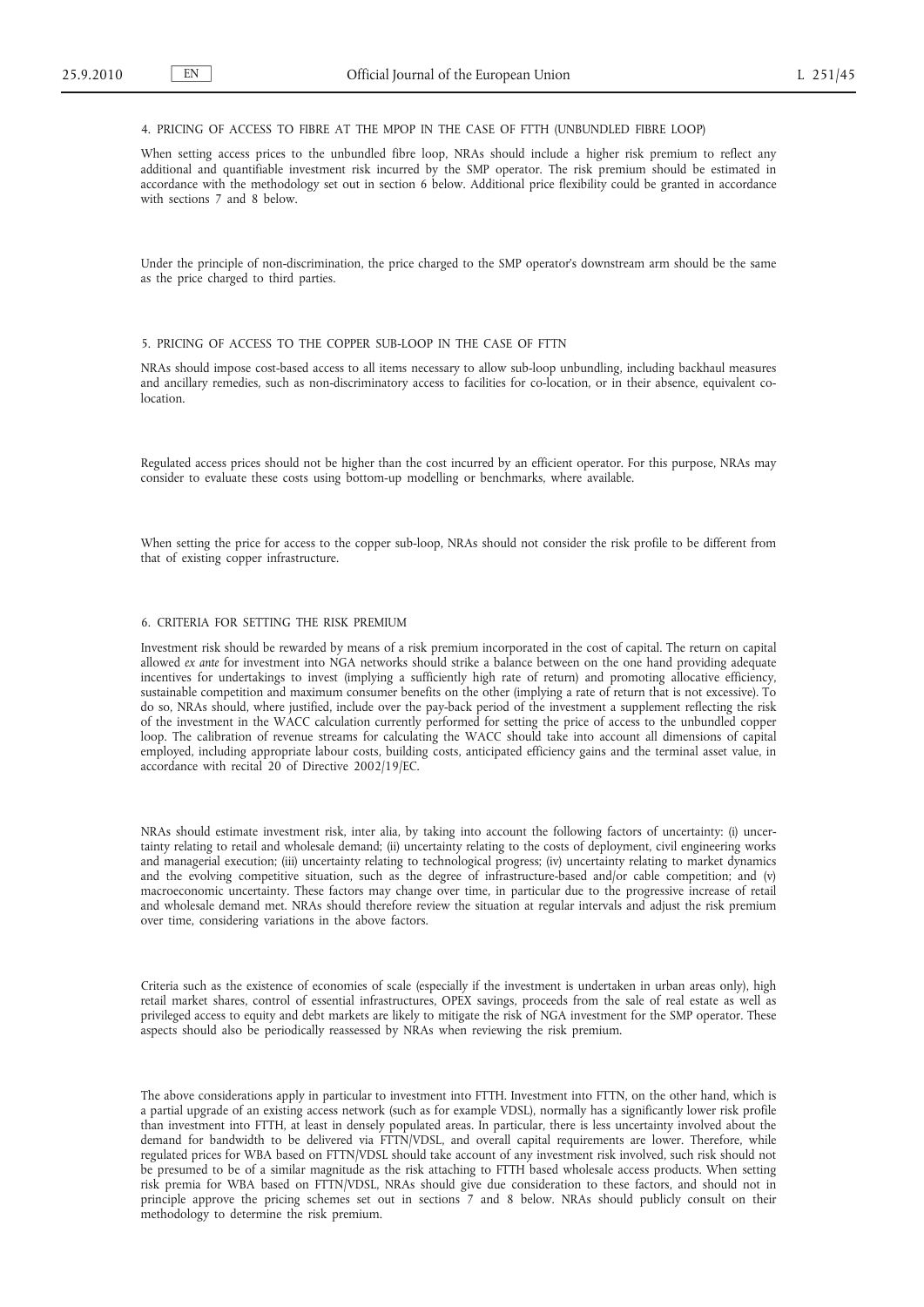# 7. CRITERIA TO ASSESS LONG-TERM ACCESS PRICING IN CASE OF FTTH

Access prices adjusted for risk based on long-term access may vary as a function of time over which access commitments are made. Long-term access contracts would be priced at a lower level per access line than short term access contracts. Long-term access prices should only reflect the reduction of risk for the investor and therefore cannot be lower than the cost-oriented price to which no higher risk premium reflecting the systematic risk of the investment is added. Under longterm contacts, entrants would acquire full control of physical assets, also offering them the possibility to engage in secondary trading. Short-term contracts would be available without long commitments and thus normally be priced higher per access line, with access prices reflecting the potential value attaching to the flexibility of such form of access which benefits the access seeker.

Long-term access pricing may however be abused by the SMP operator over time to sell its retail services at prices lower than those for its regulated wholesale services (since it would charge its own downstream retail arm low long-term commitment prices), thereby in effect foreclosing the market. Furthermore, alternative providers with smaller customer bases and unclear business perspectives face higher levels of risk. They might be unable to commit to purchasing over a long period. They might thus have to stagger their investment and purchase regulated access at a later stage.

For these reasons, long-term access pricing would be acceptable only if NRAs ensure that the following conditions are met:

- (a) long-term commitment prices only reflect the reduction of risk for the investor; and
- (b) over an appropriate timeframe there is a sufficient margin between wholesale and retail prices to allow for market entry by an efficient competitor in the downstream market.

## 8. CRITERIA TO ASSESS VOLUME DISCOUNTS IN CASE OF FTTH

Access prices adjusted for risk based on volume discounts reflect the fact that investment risk decreases with the total number of fibre loops already sold in a given area. Investment risk is closely tied to the number of fibre loops which remain unused. The higher the share of used fibre loops, the lower the risk. Access prices could therefore vary in accordance with the volume purchased. A single level of discount should be authorised, available at a uniform price per line to all qualifying operators. NRAs should identify the volume of lines which should be purchased to get access to such volume discount, taking into account the estimated minimum operating scale necessary for an access seeker efficiently to compete in the market and the need to maintain a market structure with a sufficient number of qualifying operators to ensure effective competition. The volume discount should only reflect the reduction of risk for the investor and therefore cannot result in access prices which are lower than the cost-oriented price to which no higher risk premium reflecting the systematic risk of the investment is added. Considering that the risk premium should normally decrease following the overall increase of retail and wholesale demand met, the volume discount should also decrease accordingly and may no longer be justified once retail and wholesale demand are met at high levels.

A volume discount should only be accepted by NRAs provided the following conditions are met:

- (a) a single level volume discount is calculated per area as appropriately sized by the NRA taking account of national circumstances and network architecture, and applies equally to all access seekers which, in the area concerned, are willing to purchase at least the volume of lines giving access to the discount; and
- (b) the volume discount only reflects the reduction of risk for the investor; and
- (c) over an appropriate timeframe there is a sufficient margin between wholesale and retail prices to allow for market entry by an efficient competitor.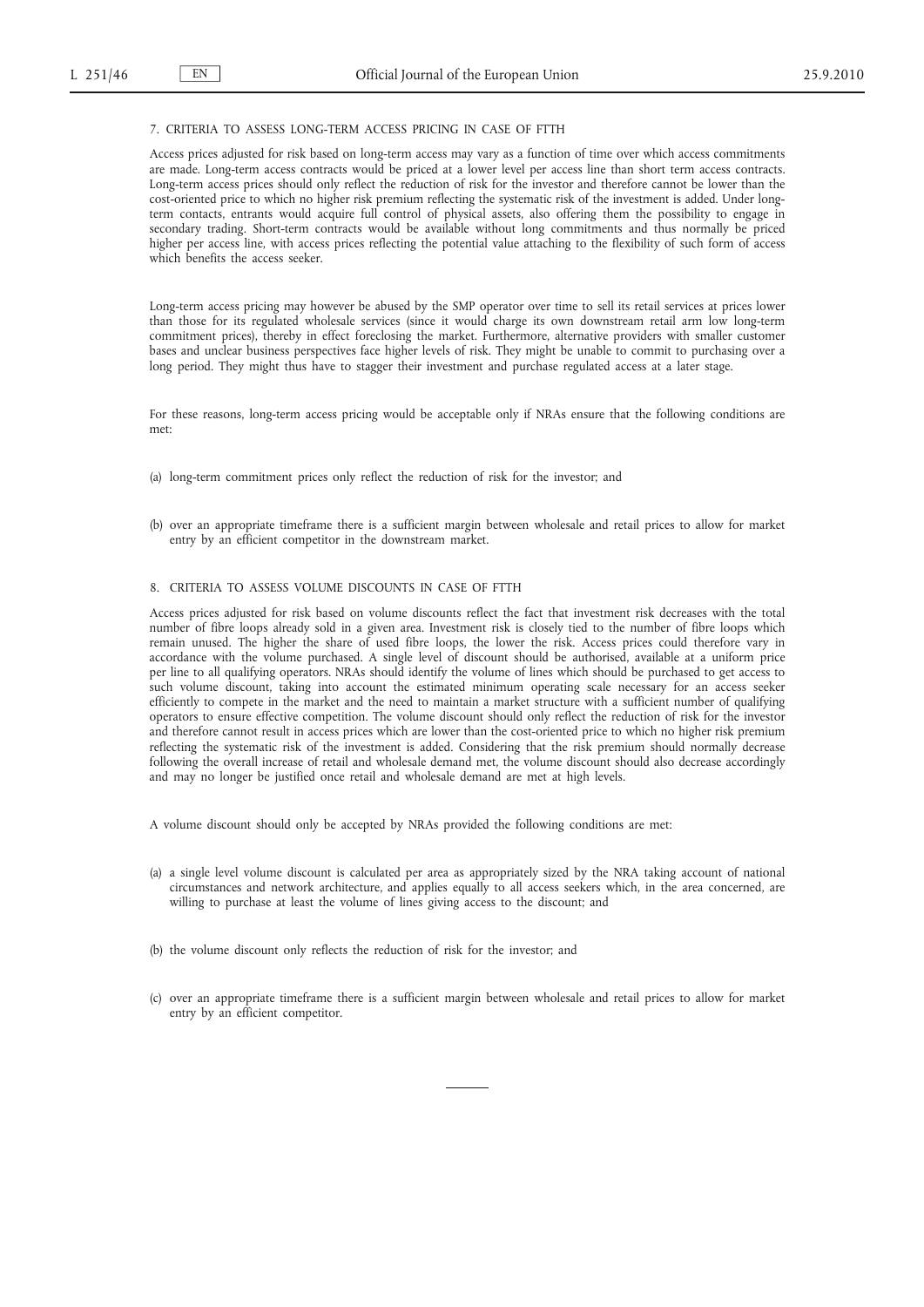## *ANNEX II*

## **Application of the principle of equivalence for access to the civil engineering infrastructure of the SMP operator for the purpose of rolling out NGA networks**

### 1. PRINCIPLE OF EQUIVALENCE

Access to civil engineering infrastructure of the SMP operator can represent an important input for the deployment of NGA networks. In order to create a level playing field among entrants and the SMP operator, it is important that such access is provided on a strictly equivalent basis. NRAs should require the SMP operator to provide access to its civil engineering infrastructure under the same conditions to internal and to third-party access seekers. In particular the SMP operator should share all necessary information pertaining to infrastructure characteristics, and apply the same procedures for access ordering and provisioning. Reference offers and service level agreements are instrumental to ensuring a proper application of the principle of equivalence. Conversely, it is important that any asymmetric knowledge the SMP operator possesses of the rollout plans of third-party access seekers is not used by the SMP operator to gain undue commercial advantage.

## 2. INFORMATION ON THE CIVIL ENGINEERING INFRASTRUCTURE AND THE DISTRIBUTION POINTS

The SMP operator should provide third-party access seekers with the same level of information on its civil engineering infrastructure and distribution points as is available internally. This information should cover the organisation of the civil engineering infrastructure as well as the technical characteristics of the different elements of which the infrastructure consists. Where available, the geographical location of these elements, including ducts, poles and other physical assets (e.g. maintenance chambers) should be provided, as well as the available space in ducts. The geographical location of distribution points and a list of connected buildings should also be provided.

The SMP operator should specify all intervention rules and technical conditions relating to access and use of its civil engineering infrastructure and distribution points, and of the different elements the infrastructure consists of. The same rules and conditions should apply to third-party access seekers as to internal access seekers.

The SMP operator should provide the tools for ensuring proper information access, such as easily accessible directories, data bases or web portals. Information should be regularly updated, so as to take account of the infrastructure's evolution and development and of further information collected, in particular on the occasion of fibre deployment projects by the SMP operator or other access seekers.

### 3. ORDERING AND PROVISIONING OF ACCESS

The SMP operator should implement the procedures and tools necessary for ensuring efficient access and use of its civil engineering infrastructure and distribution points, and the different elements the infrastructure consists of. In particular, the SMP operator should provide third-party access seekers with end-to-end ordering, provisioning and fault management systems equivalent to those provided to internal access seekers. This should include measures aimed at de-congestioning currently used ducts.

Requests for information, access and use of the civil engineering infrastructure, the distribution points and the different elements the infrastructure consists of by third-party access seekers should be processed within the same delays as equivalent requests by internal access seekers. The same level of visibility on the progress of the requests should also be provided, and negative answers should be objectively justified.

The information systems of the SMP operator should keep track records of the handling of requests which should be available to the NRA.

## 4. SERVICE LEVEL INDICATORS

In order to ensure that access and use of the civil engineering infrastructure of the SMP operator is provided on an equivalent basis, service level indicators should be defined and calculated for both internal and third-party access seekers. Service level indicators should measure the responsiveness of the SMP operator to perform those actions necessary to provide access to its civil engineering infrastructure. Target service levels should be agreed with access seekers.

Service level indicators should include delays for replying to requests for information on availability of elements of infrastructure, including ducts, poles, other physical assets (e.g. manholes), or distribution points; delays for replying to a request for feasibility to use elements of infrastructure; a measure of responsiveness to handle requests for access and use of elements of infrastructure; a measure of responsiveness for fault resolution processes.